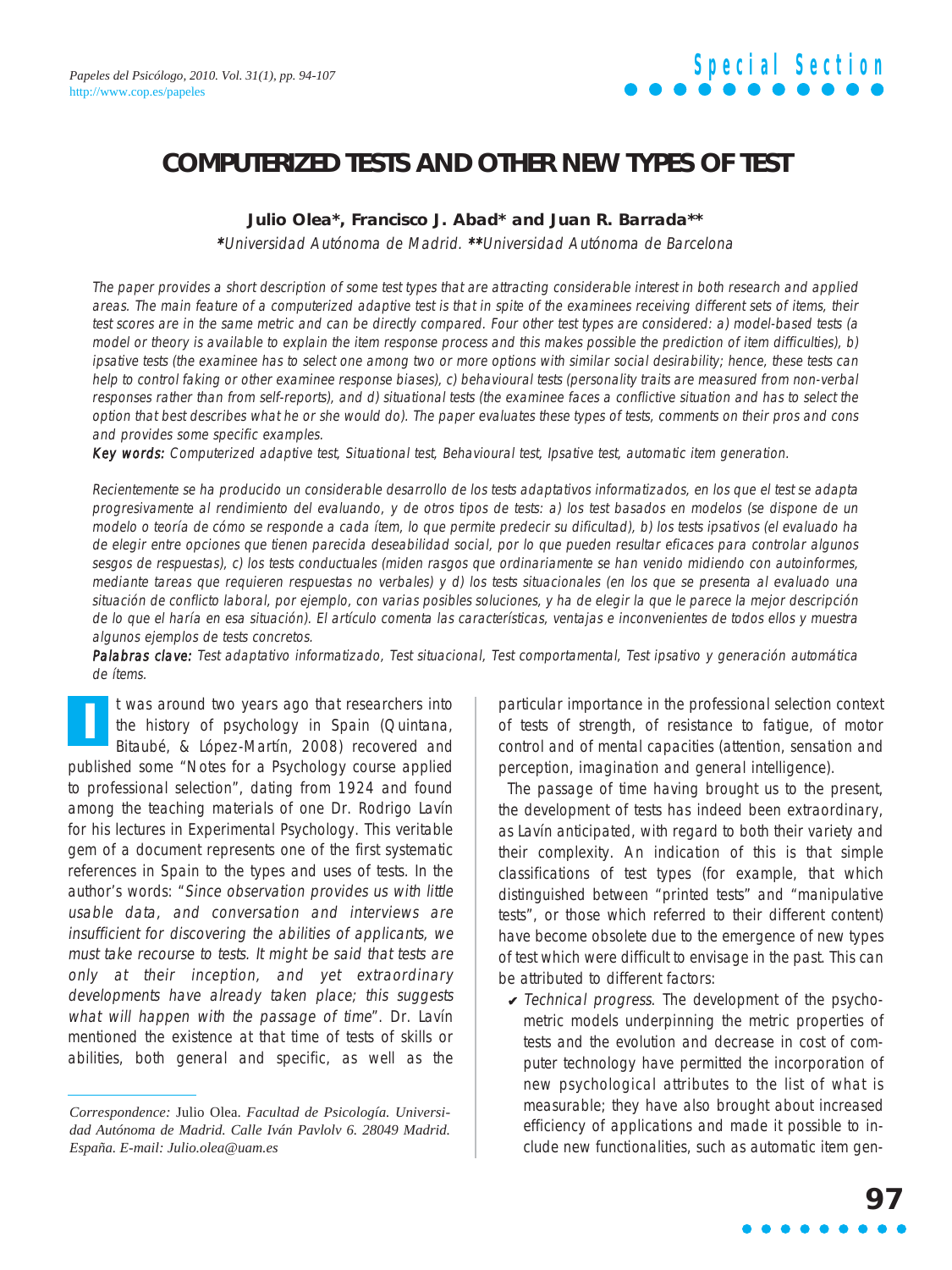eration, adaptive application of tests or automatic marking of complex responses.

- $\vee$  New social demands. In the case of Spain, though still some way short of that of many other countries, both psychology professionals and those in responsible positions in public and private organizations are increasingly putting their trust in the utility of tests to achieve certain applied objectives, as reflected in the article by Muñiz and Fernández-Hermida (2010) in this same issue. But not only have we seen an increase in "classic" tests such as the WAIS or 16FP; in a society ever more sensitive to the assessment of intervention outcomes and the accreditation of individual and institutional competences, there has been a huge increase in the types of psychological attributes required to be measured. Whilst a few short years ago the basic applications were confined to tests of cognitive capacities or tests of personality, more and more professionals are demanding reliable tests for a range of specific objectives.
- $\vee$  Demand for greater quality. The consequences of test scores for people and organizations are becoming increasingly important. Hence, the psychometric demands on test scores are also growing. The inevitable requirement of "measuring well" and the need to deal with particular problems in certain assessment contexts (such as faking of responses in selection contexts) are driving the development of new types of tests and new psychometric models for studying the guarantees provided by their application.

#### **COMPUTERIZED TESTS**

There are an ever-increasing number of tests whose items are presented, responded to and scored on computer, and this is part of a process of significant changes and progress in applied contests of psychological and educational assessment. For Davey (2005): "In the last two decades computerized tests have gone from being an experimental procedure to being used by hundreds of assessment programs that assess millions of people each year" ... "being assessed by a computer may soon become even more natural than being assessed on paper" (p. 358).

Strictly speaking, a computerized test must meet two requirements (Olea, Ponsoda, & Prieto, 1999): a) that the psychometric properties of its items are known, on the basis

of a mathematical model, and b) that the items are presented and answered by means of a computer. The first of these requirements thus excludes from consideration as "computerized tests" many of those without the necessary guarantees available on the Internet.

Computers permit the application of tests in various forms. First of all, there are static computerized tests, in which the items are applied in the same sequence to all respondents. A second type are so-called computerized adaptive tests, which permit the presentation of the most appropriate items for each examinee. Given their importance, we shall devote a separate section to this latter type.

In general, computerizing a test has certain advantages:

- $\vee$  It helps to achieve better standardization of the application conditions of tests for all examinees: common instructions, control of application time, reduced possibilities for copying and leaking of information, efficiency in marking, and so on.
- $\vee$  It is necessary for applying the complex estimation procedures required in Item Response Theory (IRT) (see in this issue Muñiz, 2010), making it possible to apply new psychometric models with all their potential advantages.
- $\vee$  It permits the immediate provision of quantitative, verbal and graphic information on the position of a respondent with respect to a group on a given scale; in other words, it allows the production of automatic reports. It is also possible to continuously update the scales, incorporating the scores of new examinees.
- $\vee$  Computers are necessary to apply new item formats (e.g., dynamic visual presentations, auditory items or simulated sequences recorded on video), which have enabled a substantial expansion of the traits, competences and behaviours that can be assessed in psychology, to include, for example, musical ability, the performance of air traffic controllers, or conflict-solving skills (see Drasgow & Olson-Buchanan, 1999). Thus, the range of attributes that can be assessed is extended, increasing the similarity between the assessment task and the criteria to be predicted on the basis of the test scores (for example, activities to be carried out by the applicant in the job applied for). Moreover, tests can break with the traditional response format (multiple-choice or ordered categories), to include tasks as diverse as marking certain locations on a map, following the movement of an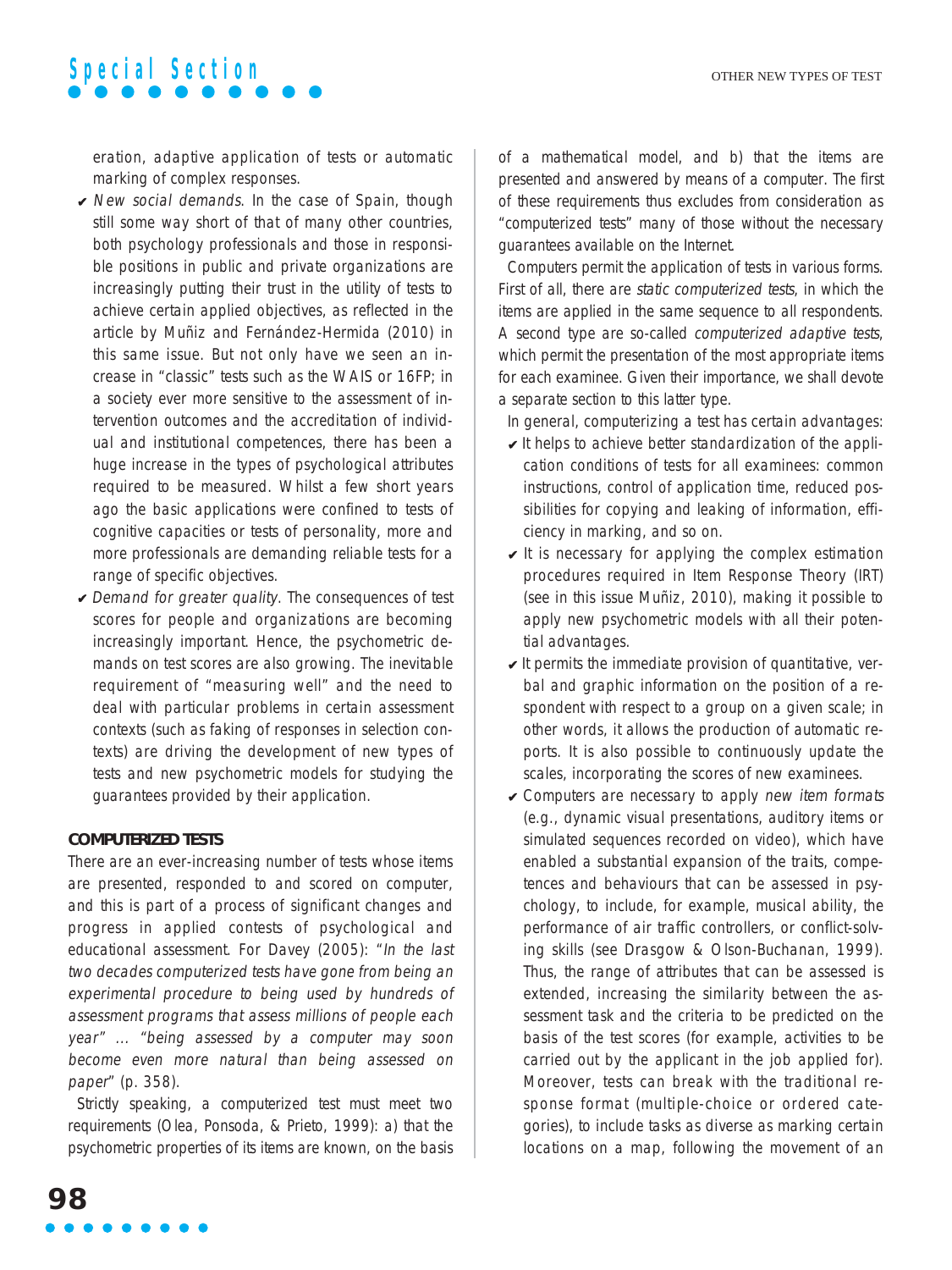object using the mouse, rotating three-dimensional figures by degrees, detecting and changing grammatical errors in diverse types of texts, writing with an equations program the simplified result of a mathematical formula, recording a verbal response into a microphone, giving a medical diagnosis after collating diverse information on a patient's symptoms, or locating the architectonic components of a building. With these types of item, as well as recording right and wrong answers, the computer can measure other types of performance-related variables (such as reaction times or physical distances with respect to the optimum solution in a visuo-motor task).

 $\checkmark$  Some computerized assessment systems now permit the automatic marking of performance in a specific task. Figure 1 shows an example of an item on botanical knowledge, consisting in shading the regions of distribution of a given species, and whose correction is automatic (taken from Conejo, Guzmán, Millán, Trella, Pérez de la Cruz, & Ríos, 2004). For scoring this item the program uses a map with the correct shading as a template. If the student marks approximately the right region (with a certain margin of error), the response is scored as correct. Moreover, the proportion of area correctly identified is indicated. For example: 15.5% of the shaded area is correctly shaded and 91.66% of the non-shaded area is correctly non-shaded.

The recent work "Automated Scoring of Complex Tasks in Computer Based Testing" (Williamson, Mislevy, & Bejar, 2006) presents numerous examples of automatic marking in items with complex responses. The book recommends the use of Evidence-Centred Designs (ECDs), in which a schema is drawn up to be followed in this type of procedure. The ECD methodology starts out from a model of the examinee (exhaustive description of the constructs, abilities or skills to be measured) and a model of the task or family of tasks (with an exhaustive description of the task characteristics that permit the automatic generation of the item). The evidence-centred model connects the two models by including the relations between the respondent's performance in the task and the construct or decision about the respondent (e.g., suitable or unsuitable). In ECDs a distinction is drawn between evidence or scoring rules (which transform the examinee's task performance into numerical scores) and a

measurement model (which connects the numerical scores with the construct scores and with the decisions to be taken on their basis).

**Special Section**

One of the first important attempts to develop tests with automatic marking was the ARE (Architectural Registration Examination), an assessment battery with a substantial role in the accreditation process for architects to obtain a licence to practice in Canada. Some of the items require the examinee to use some basic functions of a computerized graphic design tool (see Figure 2). The applicant's task is to design a house, a clinic or any other type of building which fulfils a set of requirements. The designs produced by the examinee are scored

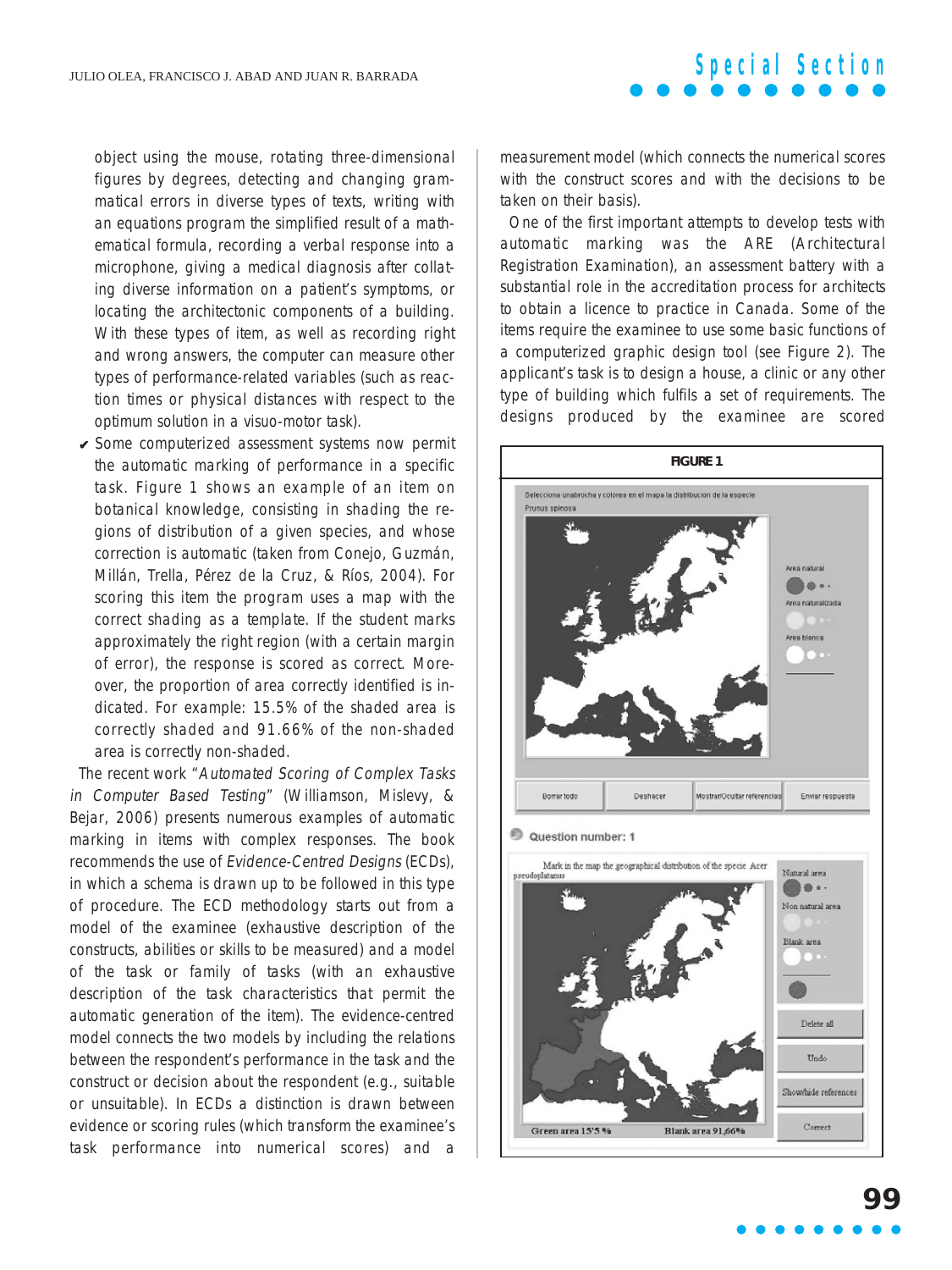

automatically by an algorithm taking into account safety, functionality, the consideration of restrictions (geographical, environmental, climatic, etc.), accessibility, and so on. The development of these automatic procedures requires the collaboration of experts and the formation of discussion groups for designing an algorithm that provides scores similar to those a human assessor would provide. Paradoxically, although the experts provide the scoring rules incorporated in the algorithm, automatic marking may actually be more efficient than human marking, due to a more systematic application of the criteria. The ARE test is a performance assessment,





and these are explored in detail in the article by Martínez-Arias in this same issue.

#### Computerized adaptive tests

The use of computers combined with IRT permits the construction of computerized adaptive tests (CATs), whose principal characteristic is that the items to be administered are continually adapted to the level of competence shown by the examinee according to his or her responses to the previous items. Starting out from a large item bank, different items from the bank are selected for each person. Thanks to IRT, ratings of the trait level obtained in different tests will be comparable (they will be in the same metric). The basic idea consists in presenting only those items which are highly informative for rating the level of each examinee in a given trait. Once the item bank has been calibrated, the process of applying a CAT to an examinee can be summarized, in simplified form, by a flow diagram like the one in Figure 3 (Olea & Ponsoda, 2003).

The application of a CAT begins with a particular starting-point strategy, which consists in establishing in some way the initial trait level assigned to the examinee (e.g., average level in the population). After each response from the examinee, his or her level in the trait is assessed by means of statistical Bayesian or maximumlikelihood procedures. An algorithm is also required for the successive selection of items. Generally, procedures based on the information function I(θ) are used; for example, a candidate for the second item would be that which is most informative for the θ level estimated after the first response. In contexts of accreditation, promotion or selection it is important to sample the content adequately or for examinees to receive, as far as possible, different items. In such cases, an appropriate selection algorithm must include restrictions in the rate of exposure to the items (for example, that no item is administered in more than 20% of the tests) or other restrictions, so as to guarantee an adequate sampling of content. Finally, some criterion for terminating the item presentation sequence is required, normally based on the attainment of a certain level of accuracy or on having applied a pre-set number of items; the latter tends to be necessary in order to maintain the balance of content in the test, and preferable for avoiding CAT users having the feeling that they have been assessed with few items. As shown in the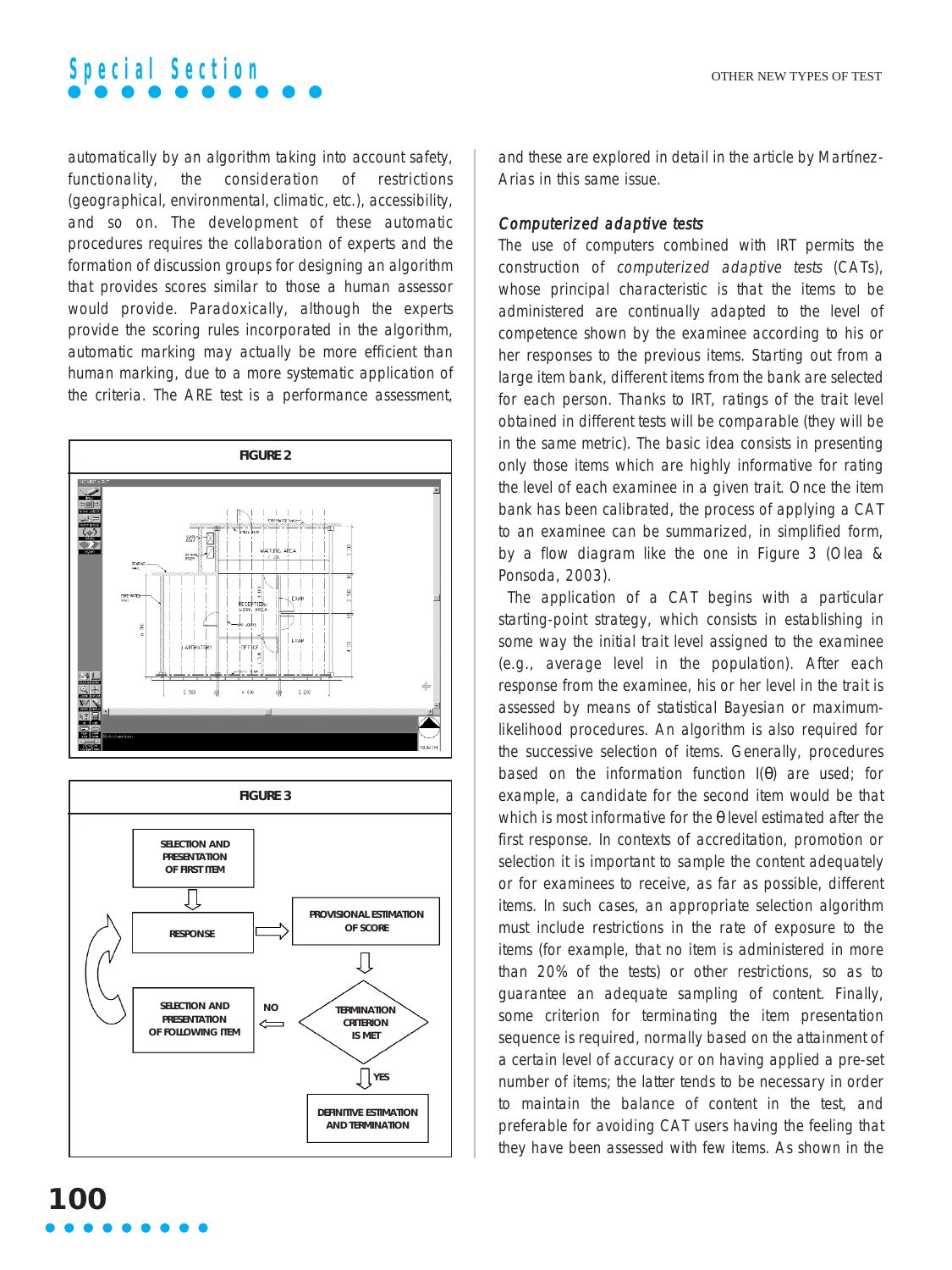diagram, the cycle "select item - apply item – register response – assess trait" is repeated until the termination criterion is met.

CATs, given their adaptive nature, have at least three important advantages with respect to any other computerized test:

- $\sqrt{\ }$  They improve the security of the test, since a large part of the items presented to examinees is different. This is one of the prime concerns for those responsible for assessment in applied contexts because, even when they opt for conventional tests, one of the major obstacles to the validity of tests is that examines can find out the test items in advance.
- $\vee$  They reduce application time (sometimes by more than half), as they attain similar levels of accuracy to those of conventional tests with a smaller number of items.
- $\vee$  They permit with the same numbers of items as conventional tests – more accurate assessments. Under similar conditions to those of a conventional test (in time required and number of items applied) a CAT offers better guarantees (less measurement error) with respect to the trait levels assessed, and therefore with respect to the decisions made on the basis of test scores.

These three aspects are especially relevant where mass applications of performance or knowledge tests are carried out – for example, in contexts of personnel selection or educational assessment, or in tests for obtaining professional certification or licenses. To cite some examples, in the United States there are computerized adaptive versions of the TOEFL (Test of English as a Foreign Language), the GRE (Graduate Record Examination, for access to higher education), the GMAT (Graduate Management Admission Test, for access to Business schools), the ASVAB (Armed Services Vocational Aptitude Battery) and various examinations for professional accreditation (e.g., in Medicine and Nursing) or for level assessment in primary and secondary schools. In Spain, several CATs are available, such as the TRASI (Rubio & Santacreu, 2003), for measuring sequential and inductive reasoning capacity; the eCAT (Olea, Abad, Ponsoda, & Ximénez, 2004), which measures comprehension level of written English; and the CAT-Health (Rebollo, García-Cueto, Zardaín, Cuervo, Martínez, Alonso, Ferrer, & Muñiz, 2009), for the assessment of health-related quality of life; others are currently under construction for the assessment of examinees' level in Catalan, Basque, other languages, emotional adjustment, satisfaction with health services, and so on.

#### Web applications

Information technology has for many years now permitted the application of tests via Internet. Examples of instruments applied in this way would be certain neuropsychological batteries, English language tests, predictive tests of job performance, academic school tests, personality questionnaires applied in clinical contexts or questionnaires on drug addiction (for a fuller treatment of this aspect, see Bartram & Hambleton, 2006).

Not only the test but also the presentation algorithms and the results are stored and distributed from a server, which gives more control over the application processes and immediate information about the results. Connection via Internet also brings significant logistical benefits: greater accessibility of examinees (for example, in recruitment processes for personnel selection or in cases of psychological intervention in individuals who live at some distance from the treatment services) and, in some cases, lower costs (consider, for instance, the application of tests to numerous examinees living in different regions of a country).

Application through the Internet is also advantageous for test publishers, as it gives them direct access to databases which make possible the essential studies of score validity and "monitoring" of the test's psychometric properties. Moreover, it means test providers can ensure that the "client" (e.g., the company or institution commissioning the application) has access only to the pertinent information. For example, there is no need to include marking templates, and this gives greater guarantees of security.

However, the use of Internet as a "means of transport" for tests and for examinees' responses means taking into account several possible sources of risk:

- ✔ Quality. Anyone can access hundreds of tests offered throughout the world, and whose psychometric properties are unknown. As in many other contexts, the competent psychologist should be capable of sorting out those assessment instruments available on the web that have truly shown their utility from those which serve merely as entertainment.
- $\checkmark$  Security. A substantial problem is that of the security of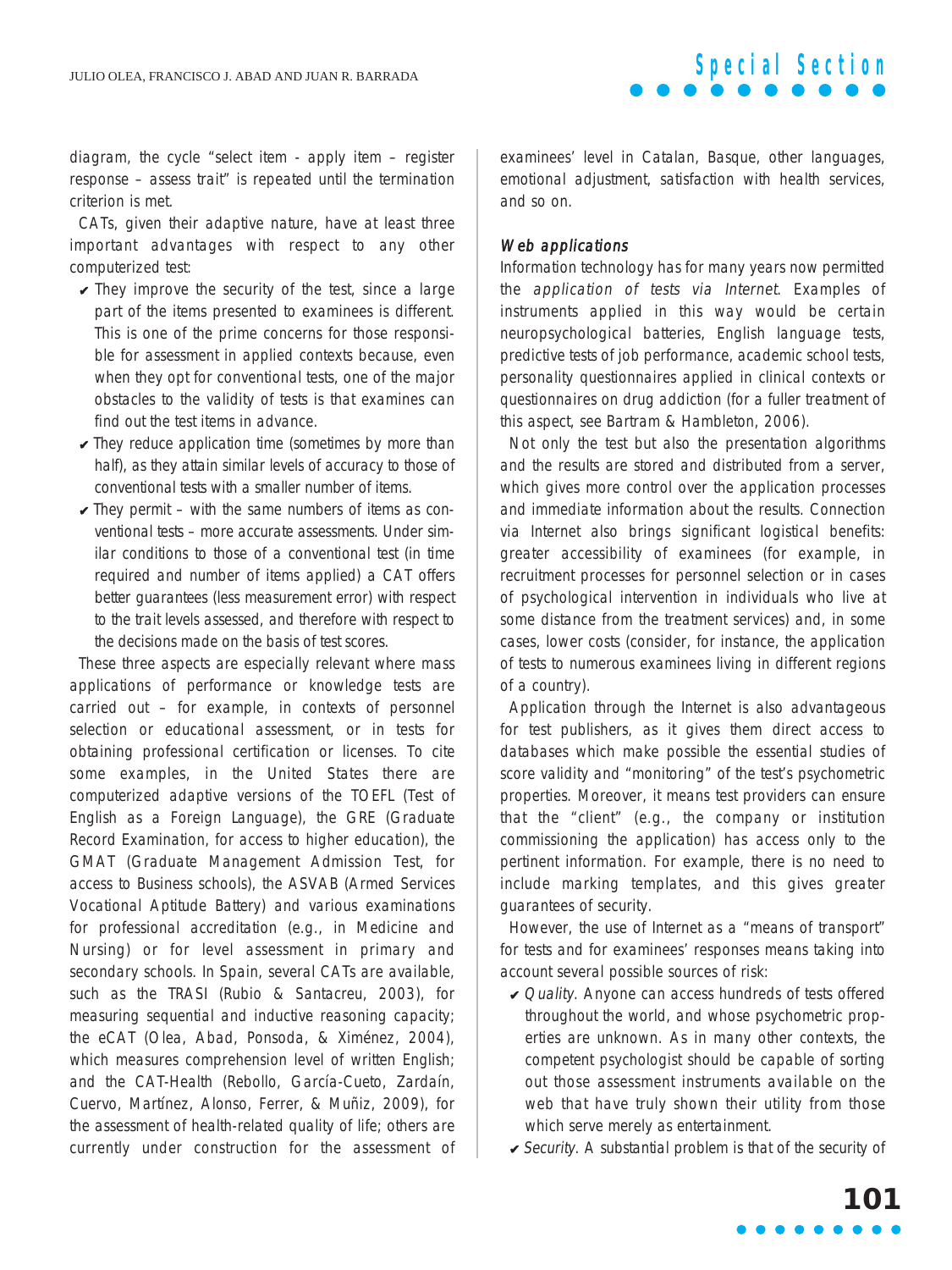the test itself, especially when test scores have important consequences for examinees (admission to an educational institution, securing a job, professional accreditation, etc.). In the case of the GRE, applied some years ago via the Internet, the company responsible for the test decided to return to pencil and paper versions after discovering the large numbers of items that applicants in certain Asian countries knew in advance, as a result of their being revealed in web forums. Obviously, access to the test content and the information provided by examinees must be secure and controlled. In some cases, moreover, the Internet can come into conflict with data protection legislation.

- $\vee$  Control. Another important problem concerns the possibilities of impersonation – that someone other than the named examinee takes the test in their place. A possible solution would be controlled application by supervisors who confirm the identity of the examinees, assign the appropriate passwords and control the fulfilment of application conditions.
- $\checkmark$  Technical guarantees. Computerized application can represent a threat to score validity if the assessment conditions are not standardized. For example, some tests which include dynamic information and limited response times are highly dependent on the speed of transmission of the information and the characteristics of the examinee's computer and connection.

On the other hand, it should be borne in mind that the properties of a test depend not only on the items applied but also on how they are applied (that the assessor creates an adequate assessment situation, that he/she responds to any doubts arising, that he/she ensures that examinees devote adequate time to reading the instructions, etc.). The need for a direct supervisor of the application may depend on the type of test (optimum performance vs. typical performance) and of the consequences of the assessment, among other aspects.

These and other problems have led to the drawing up of guidelines on good practice in the design and application of computerized tests, with specific recommendations for those applied via Internet (ITC, 2005), which involve additional quality control requirements. It is necessary to determine the minimum software and hardware requirements, set up mechanisms for the prevention and detection of errors in the administration, prevent and detect breaches of security, determine the level of supervision of the application, establish identification checks for examinees, guarantee the secure storage of responses, periodically check the psychometric properties of the items, and so on. In the more strictly psychometric context, the guidelines stipulate that a computerized test should incorporate the appropriate psychometric information (reliability and validity) and it should be guaranteed to require no extra knowledge or skills (such as familiarity with computers) on top of those demanded by the test itself. These guidelines can be consulted on the ITC website: http://www.intestcom.org/ guidelines/index.php.

### **OTHER NEW TYPES OF TESTS** Model-based tests

One way of obtaining information on the inferences we can draw from test scores is to analyze the processes, strategies and knowledge structures involved in resolving items. Bejar (2002) use the term model-based tests to refer to the design of assessment instruments guided by a psychological theory on the processing of responses.

An excellent selection of these types of test is included in Irvine and Kyllonen's (2002) book "Item generation for test development", which explores the progressive rapprochement of Cognitive Psychology and Psychometrics, which has given rise to the development of tests of quantitative reasoning, analytical reasoning, visualization, verbal analogies, and so on. The first step in the construction of this type of test is an analysis of the cognitive processes needed for resolving the task and a detailed study of the characteristics of the item which, as a function of these processes, determine its particular level of cognitive demand and, therefore, its difficulty. For example, Hornke (2002) describes a figure-rotation test involving the manipulation of variables such as the number of elements to be processed, whether the figures are two- or three-dimensional, the angle of rotation or the number and type of rotations (from right to left, from top to bottom, etc.). The same author also describes a visual memory test in which the items are maps of a city on which there appear a series of icons representing public services, being manipulated in each case the number of icons, their size or their level of dispersion on the map.

In Spain, Revuelta and Ponsoda (1998) developed a test based on a cognitive model for the DA5 test. The 50 test items are designed to measure logical reasoning ability by means of tasks that include a set of instructions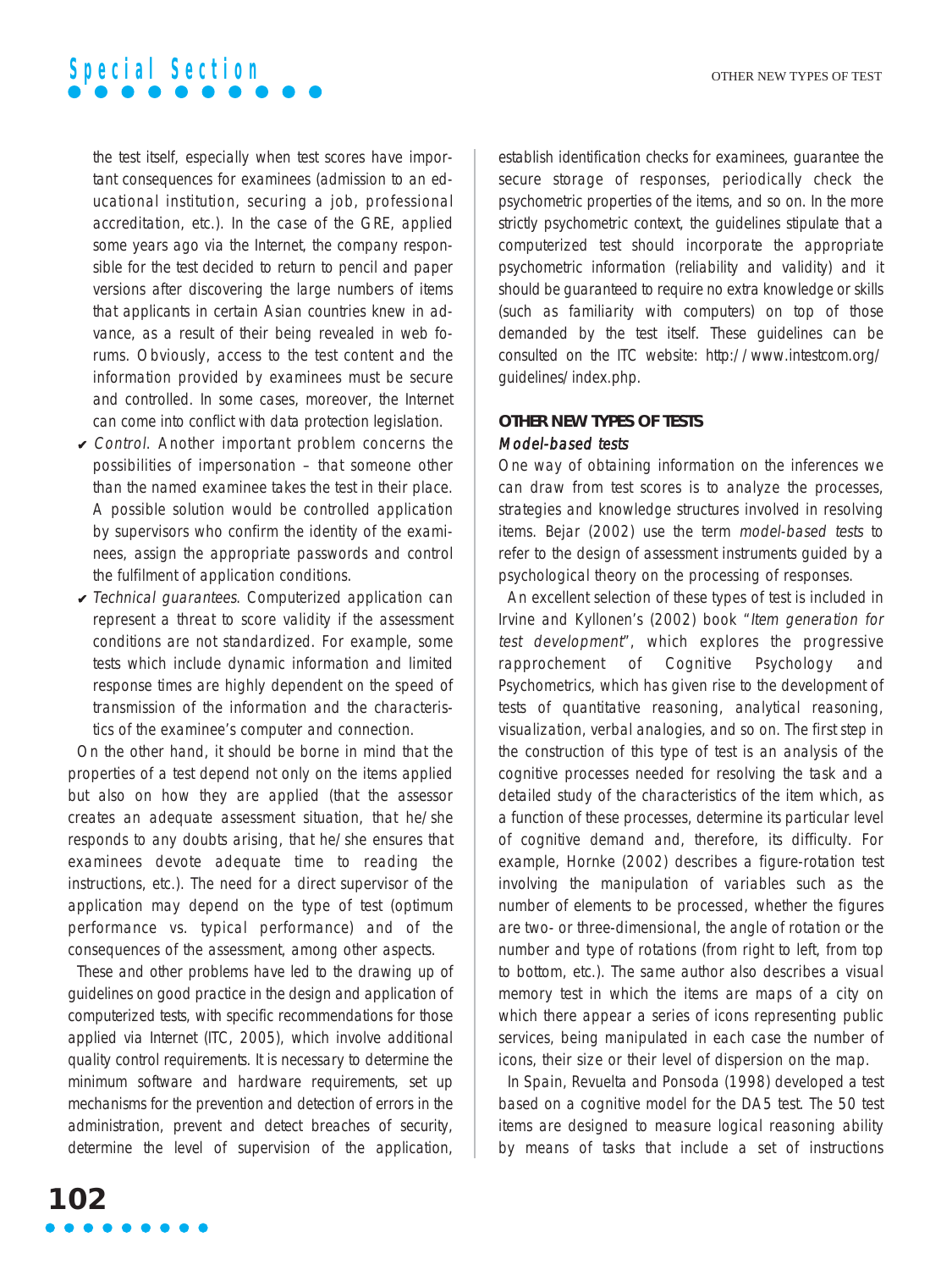### (symbols inside circles and a diamond) about what to do mentally with the corresponding adjacent figure (see Figure 4). An item consists of a series of figures (column of four squares on the left of Figure 4, each of which contains a figure), the instructions on the changes to be made to each figure (column of circles and diamond), and the five possible responses (columns A, B … E). The examinee's task is to apply the instructions to the figures and select the correct option from the five available. The instructions may require, for example, revolving the figure by a certain number of degrees, exchanging its position with that of the previous figure, omitting it, ignoring other instructions or rearranging all the figures in a certain way.

A processing model assumes that the examinee codes the first figure (that which appears in the first square of the first column) and the instruction, applies the instruction to the figure (in the example, the instruction indicates that the figure must be moved one square down, so that only options C and E could be correct), and follows on sequentially with the remaining figures until reaching the solution. Study of the contribution of each instruction (and of the number of times it is necessary to apply them) to item difficulty revealed that the instructions which required mentally rearranging the 4 figures of the items carried most weight in the prediction of difficulty.

A novel contribution of this way of working is that if we know which variables are involved in the response processes, a method can be established for constructing the entire possible universe of items governed by those variables. The procedure, called "automatic item generation" (AIG), consists in the construction of item banks by means of algorithms. In AIG a set of explicit rules is drawn up, capable of being programmed into a computer, which determines how the items should be constructed. For example, Revuelta and Ponsoda (1998)



generated the 4,242 possible items whose basis is the DA5, combining type of figures, the instructions to apply and certain criteria for generating incorrect response options. If the model that describes the item response processes is correct, it will be possible to know the difficulty level of new items before they have been applied to anyone. The advantages of having available the entire bank of possible items are enormous, mainly in the sense of guaranteeing high accuracy in the measurement of any ability level.

**Special Section**

#### Ipsative tests

In contexts of personnel selection above all, the faking of responses in personality tests is problem for which various solutions have been tried. One of the most encouraging developments in this regard has been the creation of ipsative tests, which oblige the examinee to choose between response options with similar levels of social desirability referring to different personality dimensions. For example, the applicant may have to choose between "I am a hard-working person" (responsibility) and "I am an outgoing person" (extraversion). The design process of an ipsative test is basically as follows:

- a. Determine the dimensions to be assessed and the initial items that define them.
- b. With these initial items, design a conventional normative test. It is recommended to carry out factor studies to determine empirically the items making up each dimension, and if necessary to eliminate those items that do not saturate in the proposed factor.
- c. Establish the number of options for each ipsative item. The simplest approach is to establish binary items, each one made up of two initial items.
- d. Carry out an empirical study in which an appropriate sample of judges rates the desirability level of each initial item. On the basis of these ratings, desirability values are obtained for each one of the initial items.
- e. Design an ipsative test, considering that the items must include all the possible combinations of dimensions. Each ipsative item must include options (initial items) of similar desirability. Each dimension must be compared with any other a similar number of times.
- f. Establish the scoring system for examinees for example, counting the times they choose the options of each one of the dimensions.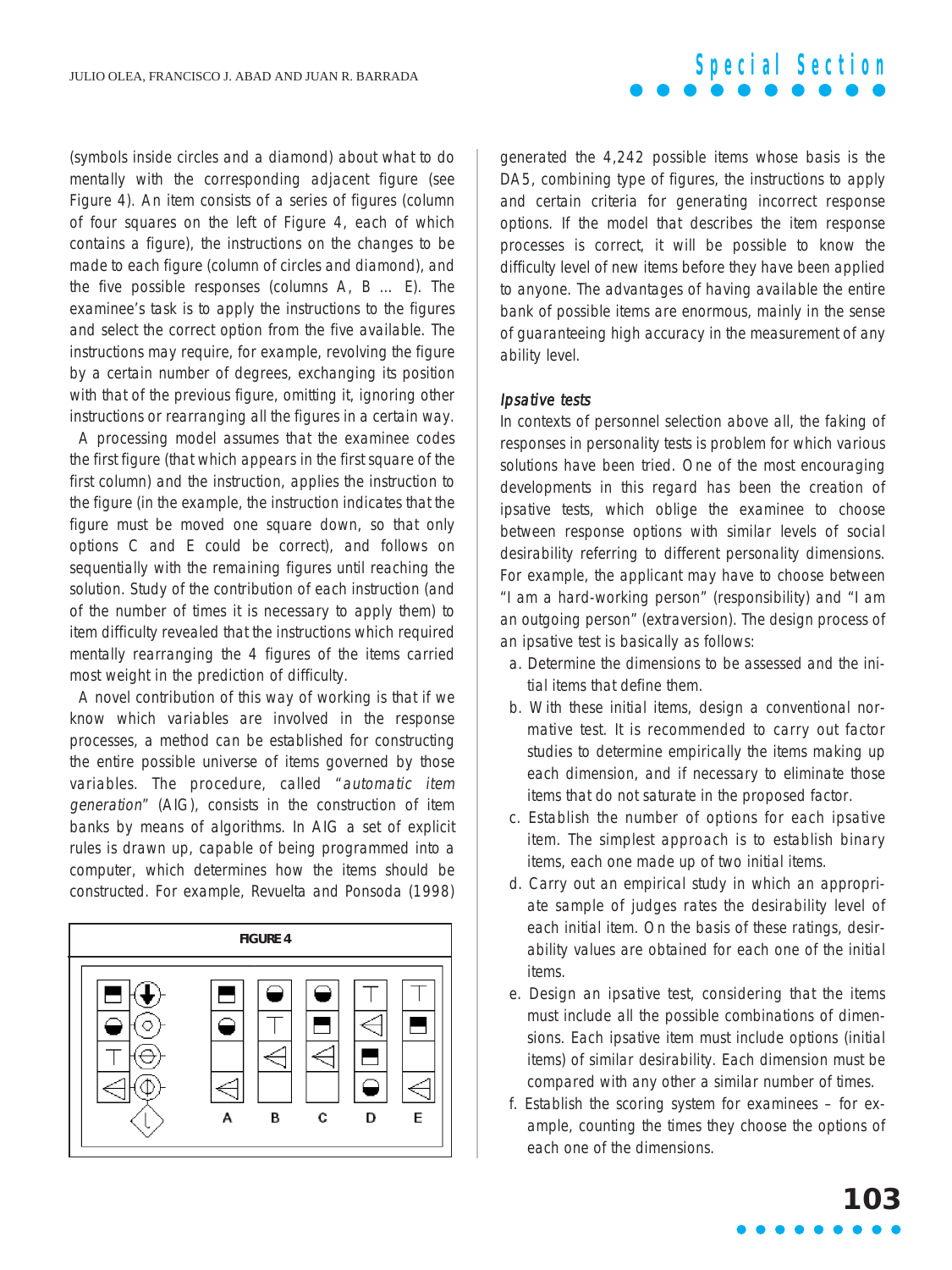#### Example of the development process of an ipsative test (Abad, Olea, Ponsoda, & Garrido, 2007)

- 1) Dimensions to be assessed: the 5 personality dimensions defined in the Big Five Model, each one assessed by means of 18 adjectives.
- 2) Normative test: application of the 90 items to a sample according to a format of 5 order categories, asking for the extent to which each one describes the person.
- 3) Factorial study: the 12 items of each dimension showing the best saturation in the proposed factor were retained, so that the definitive test comprised 60 items.
- 4) Obtaining desirability indices (DI): a sample of people rated (from 1 to 4) the extent to which each adjective indicated a positive quality for being efficient in a given job. The means of these ratings were considered as indices of desirability of the items. The adjective with the lowest mean was "ordinary" (DI = 1.93) and that with the highest mean, "organized" (DI  $=3.87$ ).
- 5) Design of the ipsative test: it was decided to construct a test with 30 ipsative items, each one made up of two adjectives from different dimensions and with similar DIs. For example, one of the items was "stable-energetic" which refer, respectively, to the dimensions of emotional stability and extraversion, and which obtained DI values of 3.71 and 3.43. In accordance with this design, each dimension was compared 3 times with the other 4 personality dimensions.
- 6) Score on the ipsative test: to score each individual on each of the 5 dimensions, the sum was obtained of the number of times in the pairs of adjectives the items of each dimension were chosen. Therefore, the theoretical maximum score in a dimension was 12, whilst the minimum was 0.
- 7) Studies of convergent and predictive validity were carried out (correlations with grades in training courses). The best predictive capacity was shown by some ipsative items that combined adjectives from the dimensions of emotional stability and responsibility.

Over the last couple of decades ipsative tests have had their ups and downs, with advocates and critics disputing with equal ferocity their pros and cons. The drawbacks with these tests include the following:

a. The method of scoring an examinee ipsatively in the different dimensions leads to interdependencies between them: a high score in one dimension necessarily entails low scores in the others. This problem is greater the smaller the number of dimensions. More generally, the average of the correlations between <sup>m</sup> dimensions approaches  $-1/(m-1)$ , m being the number of dimensions (Meade, 2004). In the case of measuring just two dimensions, the correlation between them would necessarily be -1. The ipsative form of scoring would lead, moreover, to the sum of the covariances of dimensions with an external variable (for example, a criterion) being zero, and to

distortions in reliability coefficients for the scores in the dimensions. All of this implies the need for specific psychometric treatment of ipsative data (it is not unusual, for example for the factorial solutions of normative and ipsative data from the same test to be different), which is currently the object of research.

- b. Conceptually, an ipsative test presents a preferences task, and hence permits comparison between scales within a single person (for example, it could be said that a person is more responsible than extraverted) but not between different persons (that one person is more responsible than another). Therefore, it is more suitable for use with measures of attributes that involve preferences, which is customary in the measurement of interests.
- c. It is not clear that they are actually resistant to faking, since applicants may be aware of which dimensions are desirable for the position in question.

It does not seem to us advisable for now to apply ipsative tests if the aim is to make comparisons of performance between different examinees, given the difficulty of studying their psychometric properties by means of the usual models and techniques. Nevertheless, we consider these types of test to have great potential (some studies have already shown them to have greater predictive validity than traditional personality tests) once it becomes possible to theoretically model responses to this type of item, which is indeed the aim of some current work in the field of psychometric research (Stark, Chernyshenko, & Drasgow, 2005). In any case, the question is far from settled at the moment.

### Behavioural tests

In the context of personality measurement, there is a theoretical approach to behavioural personality assessment involving the study of interactive styles or consistent behavioural tendencies in the face of certain situations (Santacreu, Rubio, & Hernández, 2006). From this perspective, computerized behavioural tests are designed for measuring, for example, tendency to take risks (propensity to choose more rewarding options despite their being improbable) by means of simulated roulette or darts games, or using tasks based on decisions that are more likely or less likely to lead to accidents. Figure 5 shows a task which involves deciding when to cross the road to get to the pharmacy as quickly as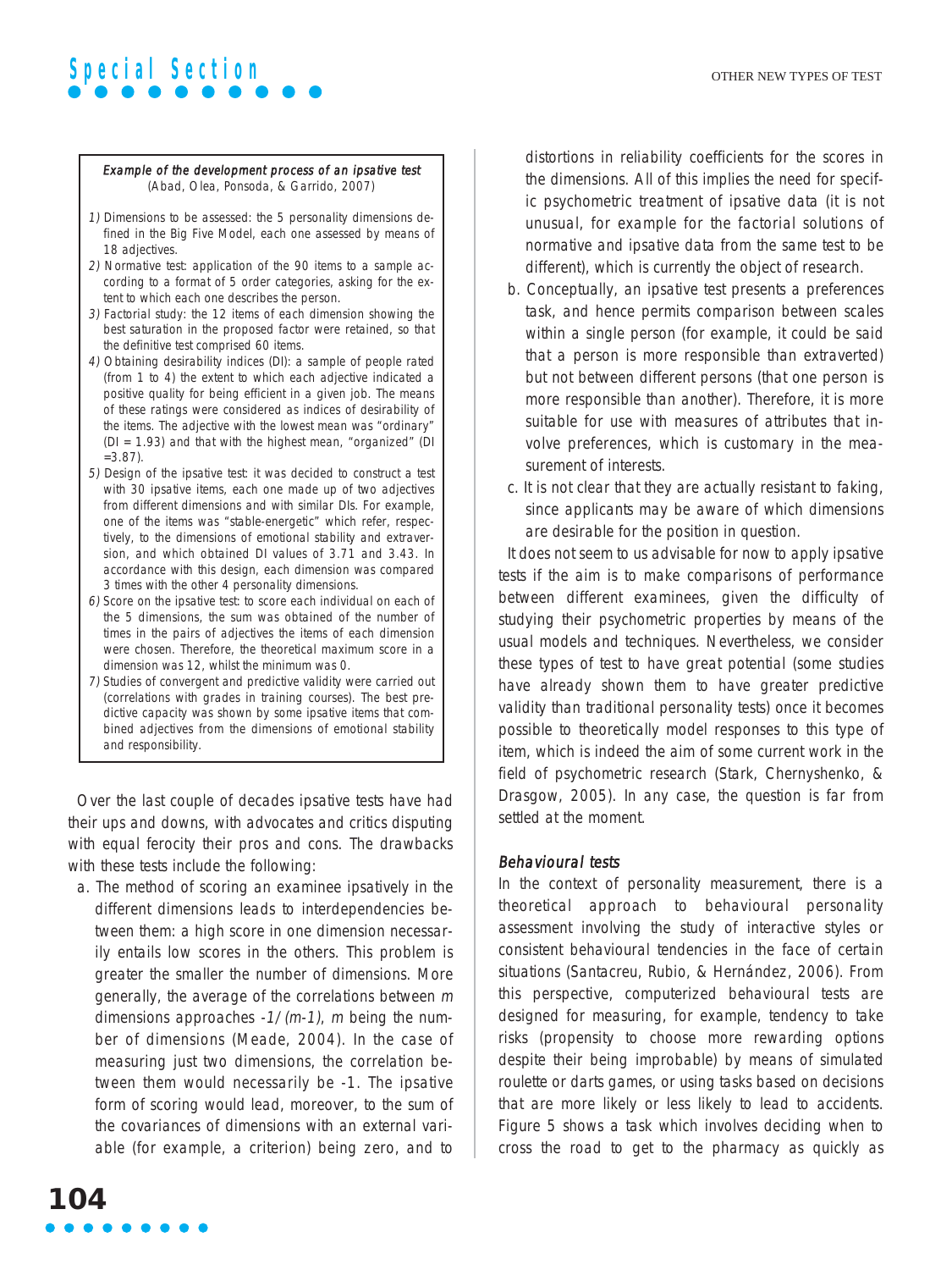possible, changing the person's position in successive trials and in the knowledge that a car could come out of the tunnel. If the pedestrian is too far to the left, he or she has more chance of being run over (poorer visibility), but it would also take less time to reach the pharmacy. The safest way is to move to the right and cross, but that takes more time. After each trial, the examinees receive feedback about the time they have taken to reach the pharmacy, but not about whether they have been run over by a car. Tendency for risk is obtained by calculating the mean in successive trials of the distance between the person and the pharmacy (the higher the mean, the lower the tendency to take risks). Obviously, this procedure is very different from that of traditional personality tests in which respondents themselves provide information about their tendency to seek sensations or their level of openness. Professionals who opt for this type of test consider one of the advantages to be that they avoid problems of social desirability.

#### Situational tests

These consist in describing certain situations (e.g., in the job context) and asking examinees to say how they would react to those situations. It appears that these types of test increase predictive power about job effectiveness compared to traditional tests of cognitive ability and personality (which is why they are becoming more and more popular), though little research has been carried out on their effectiveness for reducing response faking. Examinees may provide descriptions in open response format or, as is more usual, choose between several



predefined options. Below we present an example of a situational item on integrity (Becker, 2005). In brackets we show how the responses are scored, these values being set on the basis of experts' opinions:

**Special Section**

Your work team is in a meeting discussing how to sell a new product. Everyone seems to agree that the product should be offered to customers this month. Your boss is keen for this to happen, and you know that he doesn't like public disagreements. However, you have some reservations because a recent report from the research department identified various potential safety problems. What do you think your reaction would be?

- A.Try to understand why all the others want to offer the product to customers this month. Perhaps your concerns are unfounded. [-1]
- B.Express your concerns about the product and explain why you think the safety issues need to be addressed. [1]
- C.Show agreement with what the others want so that everyone feels good about the team. [-1]
- D.After the meeting, talk to some of the other team members to see whether they share your concerns. [0]+

From a psychometric point of view, a particularly relevant question is how to best score the response to these types of item. Bergman, Donovan, Drasgow, Henning and Juraska (2006) studied the different effects of 11 different ways of scoring the items of a situational test for assessing leadership capacity, made up of 21 items presented via video, and with four different response options depending on the degree of participation in decision-making.

#### **SOME ADDITIONAL RISKS, SOME RESOURCES**

While they should not be allowed to detract from the considerable advantages for psychologists of the new types of tests, it is appropriate to mention some of the potential risks associated with them.

First of all, it should be stressed that the new technologies are not in themselves guarantees of better measurement. The efficiency of the new response and informationprocessing procedures cannot substitute the necessary psychometric scrutiny of the scores assigned. The appearance of validity of the new item formats must be accompanied by empirical evidence of validity. For example, a "multimedia" item may be more informative than a classical multiple-choice item, but much more time may be required for its resolution. Also, the accuracy required may be different if the aim is to classify a person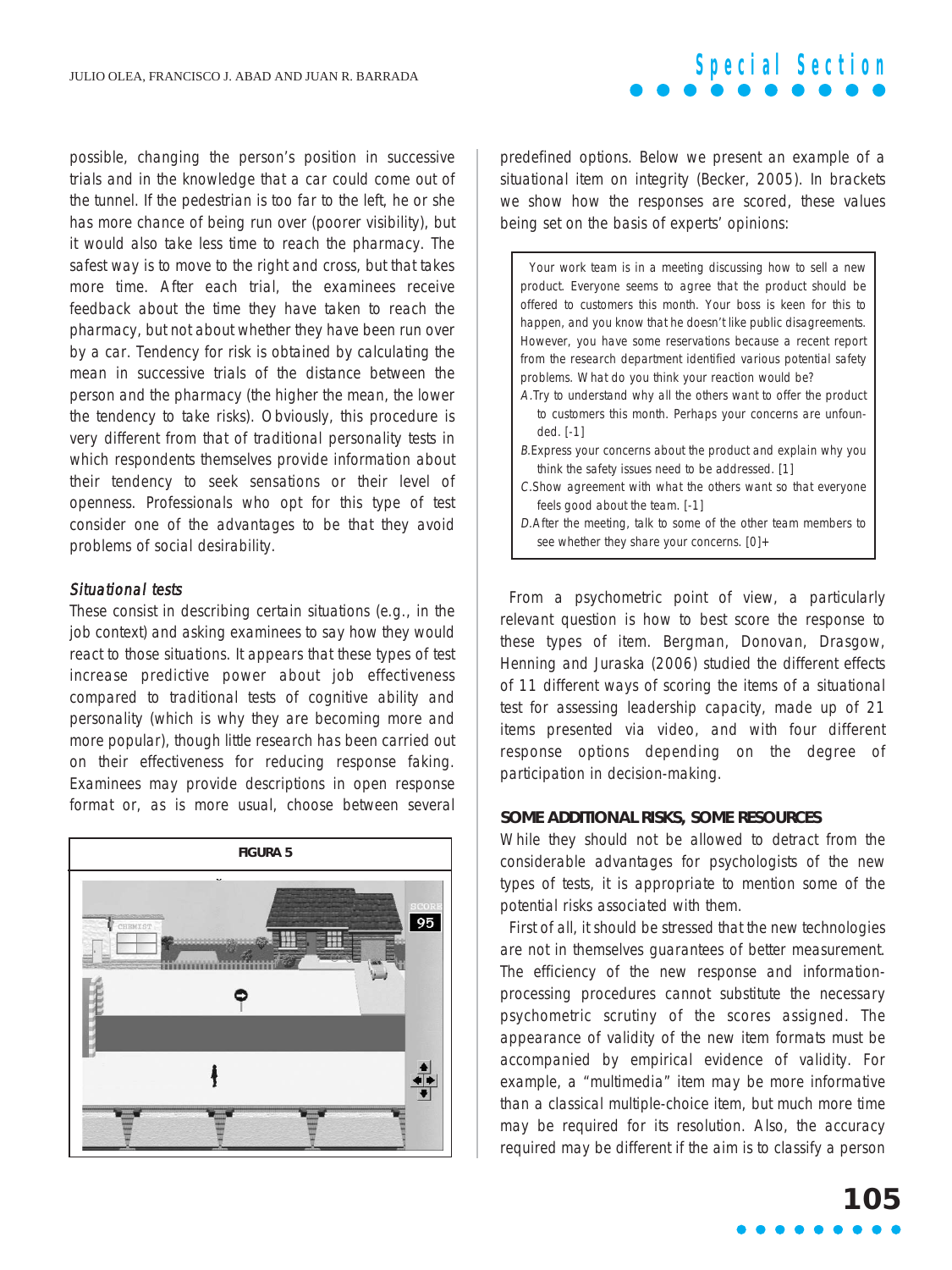(suitable vs. unsuitable) or if it is to quantify his or her trait level. Likewise, it is necessary to reflect on when it is worth applying a CAT and when it is not (Wainer, 2000). For example, if the test has significant consequences for examinees, it will be applied once or twice a year and the content does not require computerized application, the cost of a CAT (need to create and maintain large item banks, to develop, assess and update software, availability of computers for the application, etc.) may exceed the benefits.

A second risk has to do with the possibility that certain areas of test application are overlooked. Developing new tests is costly, and there is a risk of progress being made almost exclusively in applied contexts (organizational or educational) in which more economic resources are invested or efficient technological solutions are in higher demand. But advances in this area should not ignore certain more strictly "psychological" measurement contexts, such as clinical assessment or the evaluation of psychosocial intervention programmes. In this regard, the conjunction of new types of tests, new psychometric models and statistical models for measuring the changes obtained by interventions should be seen as fruitful territory for R+D projects.

A third risk concerns the improper use of the new tests. Given their immediate availability, the new types of tests might easily be applied in inappropriate contexts and by untrained or unqualified personnel, and erroneous inferences may be drawn from the scores they provide.

What can psychology professionals do to increase their competence in the new forms of measurement? More than ever before they need ongoing education and training in these aspects throughout their professional career to keep up to date with the increasingly frequent innovations aimed at improving psychological measures. Reluctant as we are to give advice, we might suggest beginning with some of the recent books on psychometrics and the specialized journals which publish articles and reports on advances in psychometrics and experiences in the application of new types of tests (the Spanish journals most likely to focus on these issues include Psicothema, Psicológica, Revista Electrónica de Metodología Aplicada and Spanish Journal of Psychology). In 2000, Psicológica published a special issue on CATs. Information in Spanish on CATs can be found in books (Olea & Ponsoda, 2003; Olea et al., 1998) and book chapters (Olea & Ponsoda, 1996); there are many books in English on computerized tests (Bartram & Hambleton, 2006; Eggen, 2004; Mills, Potenza, Fremer, & Ward, 2002; Parshall, Spray, Kalohn, & Davey, 2002; Sands, Waters, & McBride, 1997; van der Linden & Glas, 2000; Wainer, Dorans, & cols., 2000).

A simple tutorial on CATs is available at http://edres.org/scripts/cat/catdemo.htm and an essential site for researchers, offering extensive theoretical and applied information on CATs, is the following: http://www.psych.umn.edu/psylabs/catcentral/.

The interested reader may also consult the catalogues of tests available on the websites of the principal publishing companies. Professionals interested in improving their education in this area can also attend specialized courses – many are on offer at Spanish universities. A further possibility is to begin working with some of the available programmes for the development and analysis of computerized tests. If this is the option you take, you should make sure to consult the following site, run by the University of Málaga (http://jupiter.lcc.uma.es/ siette.wiki.es/index.php/Portada) or that of the principal distributor of psychometric software in North America: http://assess.com. In addition to the general software for the application of IRT, there is software for implementing CATs (FASTEST and POSTSIM 2.0); whilst the former (ASC, 2001) permits the organization of item banks, test assembly and application of CATs, the latter allows assessment of the psychometric functioning of a CAT by means of simulation and under different conditions (of item selection, of ability level estimation and of termination criterion). For a "first contact" the ADTEST program (Ponsoda, Olea, & Revuelta, 1994) is also worth a look.

#### **REFERENCES**

- Abad, F.J., Olea, J., Ponsoda, V. & Garrido, L. (2007). Test POLIPSA: Informe técnico y propiedades psicométricas [POLIPSA Test: Technical report and psychometric properties].
- ASC (2001). The FastTEST Professional Testing System, Version 1.6. [Computer software]. St. Paul, MN: Author.
- Bartram, D. & Hambleton, R. K. (2006). Computer-based testing and the internet issues and advances. Chichester, West Sussex: Wiley.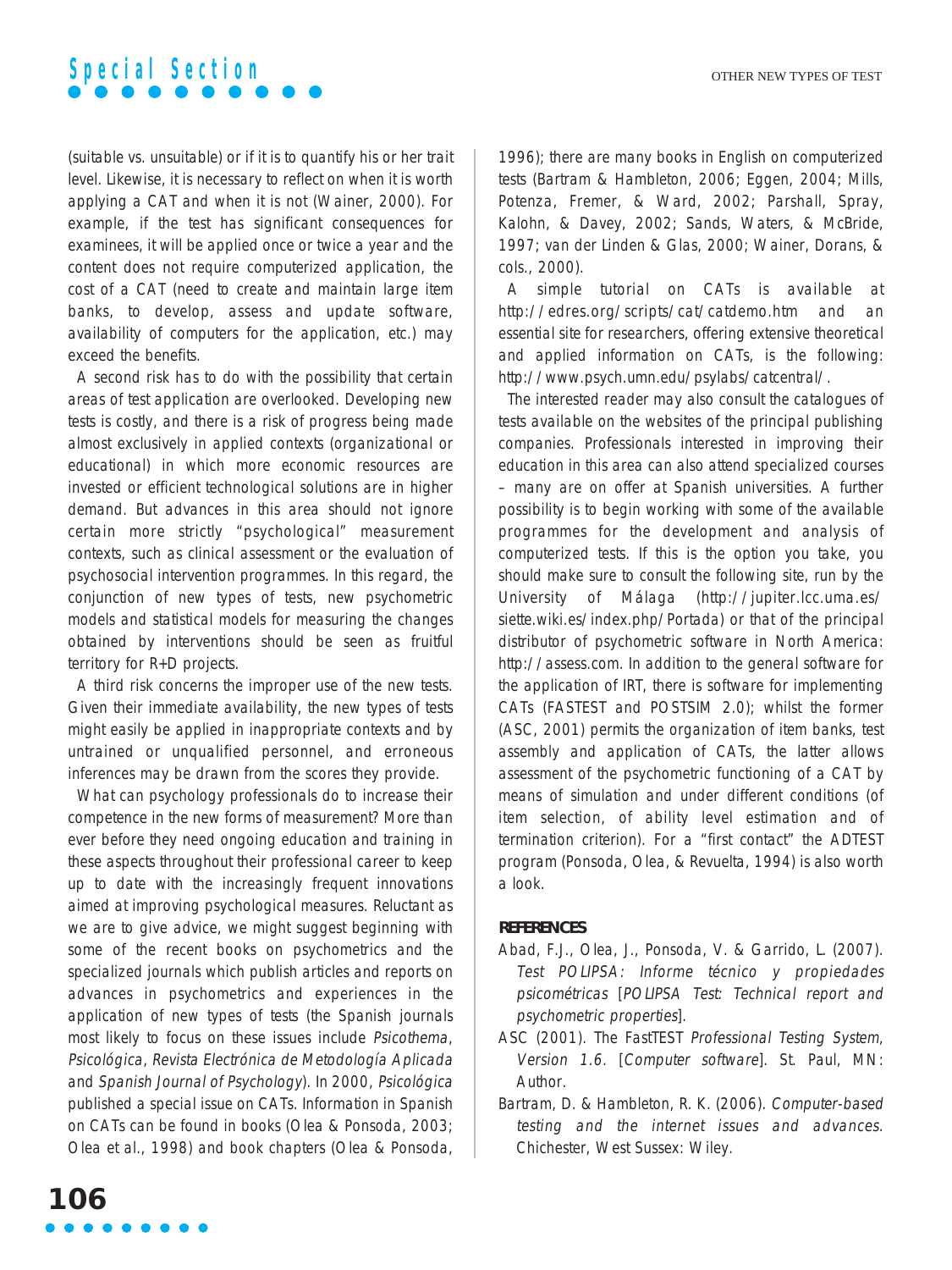- Becker, T. E. (2005). Development and validation of a situational judgment test of employment integrity. International Journal of Selection and Assessment, 13(3), 225-232.
- Becker T. E. (2005). Development and validation of a situational judgment test of employee integrity. International Journal of Selection and Assessment, 13, 225–232.
- Bejar, I. I. (2002). Generative testing: From conception to implementation. In S. H. Irvine & P. C. Kyllonen (Eds.), Item generation for test development (pp. 199-217). Mahwah, NJ: LEA.
- Bergman, M.E., Drasgow, F., Donovan, M.A., & Henning, J.B. (2006). Scoring situational judgment tests: Once you get the data, your troubles begin. International Journal of Selection and Assessment, 14, 223-235.
- Conejo, R., Guzmán, E., Millán, Trella, M., Pérez-de-la-Cruz, L. & Rios, A., (2004): SIETTE: A web-based tool for adaptive testing. International Journal of Artificial Intelligence in Education, 14, 29-61.
- Davey, T. (2005). Computer-based testing, In B. S. Everitt & D. C. Howell (Eds.), Encyclopedia of statistics in behavioral science. Hoboken, NJ: Wiley.
- Drasgow, F. & Olson-Buchanan, J. (1999). Innovations in computerized assessment. Mahwah, NJ: LEA.
- Eggen, T. J. H. M. (2004). Contributions to the theory and practice of computerized adaptive testing. Arnhem, Holland: Citogroep.
- Hornke, L. F. (2002). Item-generative models for higher order cognitive functions. In S. H. Irvine & P. C. Kyllonen (Eds.), Item generation for test development. New Jersey: Lawrence Erlbaum Associates.
- International Test Commission (2005). International Guidelines on Computer-Based and Internet Delivered Testing. Retrieved 30th June 2005, http://www.intestcom.org.
- Irvine, H. & Kyllonen, P.C. (2002), Item generation for test development. New Jersey: LEA.
- Meade, A. (2004). Psychometric problems and issues involved with creating and using ipsative measures for selection. Journal of Occupational and Organizational Psychology, 77, 531-552.
- Mills, C. N., Potenza, M. T., Fremer, J. J. & Ward, W. C. (2002). Computer-based testing: Building the foundation for future assessments. Mahwah, NJ: LEA
- Muñiz, J. (2010). Las teorías de los tests: Teoría Clásica y Teoría de Respuesta a los Ítems [Test theory: Classical Theory and Item Response Theory]. Papeles del Psicólogo, 31(1), 57-66.
- Muñiz, J. & Fernández-Hermida, J.R. (2010) La Opinión de los Psicólogos Españoles sobre el Uso de los Tests [The Opinion of Spanish Psychologists on the Use of Tests]. Papeles del Psicólogo, 31(1), 108-122.
- Olea, J. & Ponsoda, V. (1996). Tests adaptativos informatizados [Computerized Adaptive Tests]. In J. Muñiz (Coord.), Psicometría. Madrid: Universitas.
- Olea, J. & Ponsoda, V. (2003). Tests adaptativos informatizados [Computerized Adaptive Tests]. Madrid: UNED.
- Olea, J., Ponsoda, V. & Prieto, G. (1999). Tests informatizados: Fundamentos y aplicaciones [Computerized tests: Foundations and applications]. Madrid: Pirámide.
- Olea, J., Abad, F. J., Ponsoda, V. & Ximenez, M. C. (2004). A computerized adaptive test for the assessment of written English: Design and psychometric properties. Psicothema, 16, 519-525.
- Parshall, C. G., Spray, J. A., Kalohn, J. C., & Davey, T. (2002). Practical considerations in computer-based testing. New York: Springer.
- Ponsoda, V., Olea, J., & Revuelta, J. (1994). ADTEST: A Computer adaptive test based on the maximum information principle. Educational and Psychological Measurement. 54, 3, 680-686.
- Quintana, J., Bitaubé, A. & López-Martín, S. (2008). El lugar de la Psicología en la universidad española del siglo XX [The place of Psychology in Spanish universities in the 20th century]. UAM Ediciones: Madrid.
- Rebollo, P., García-Cueto, E., Zardaín, J.C., Martínez, I., Alonso, J., Ferrer, M. & Muñiz, J. (2009). Desarrollo del CAT-Health, primer test adaptativo informatizado para la evaluación de la calidad de vida relacionada con la salud en España [The development of CAT-Health, first computerized adaptive test for the assessment of health-related quality of life in Spain]. Medicina Clínica, 133, 7, 241-251.
- Revuelta, J. & Ponsoda, V. (1998). Un test adaptativo informatizado de análisis lógico basado en la generación automática de ítems [A computerized adaptive test of logical analysis based on automatic